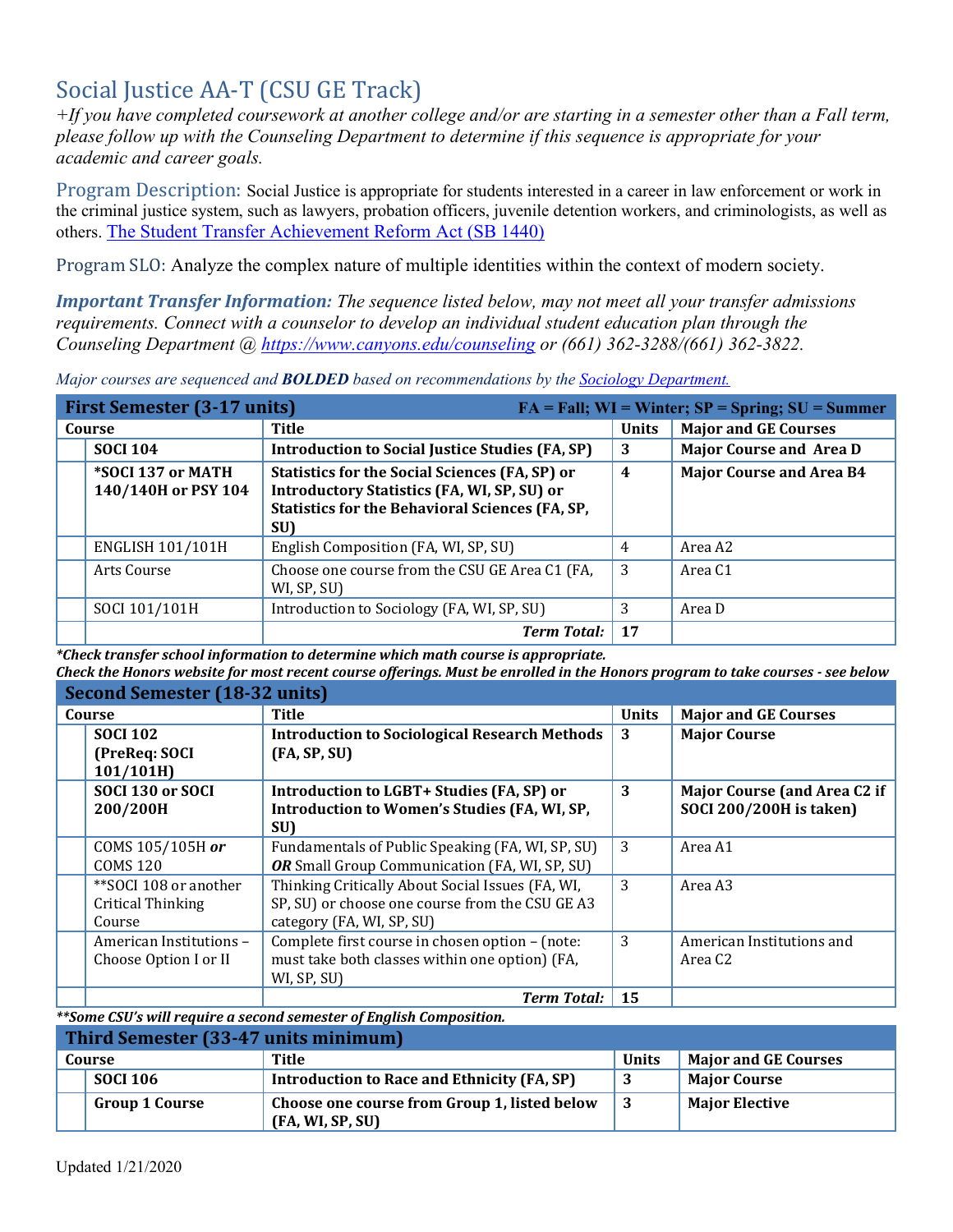| <b>Physical Science</b>     | Choose one course from CSU GE Area B1 (if not<br>taking the corresponding lab, will need to add a lab<br>to the Physical Science course) (FA, WI, SP, SU) | $3 - 4$   | Area B1 (and B3)                    |
|-----------------------------|-----------------------------------------------------------------------------------------------------------------------------------------------------------|-----------|-------------------------------------|
| American Institutions       | Complete second course in chosen option - (note:<br>must take both classes within one option) (FA, WI,<br>SP, SU)                                         | ⊢3        | American Institutions and<br>Area D |
| Lifelong Learning<br>Course | Choose a 3-unit course from CSU GE Area E<br>category (FA, WI, SP, SU)                                                                                    |           | Area E                              |
|                             | <b>Term Total:</b>                                                                                                                                        | $15 - 16$ |                                     |

| <b>Fourth Semester (48-62 units minimum)</b>                   |                                                                                                                                                           |              |                                       |
|----------------------------------------------------------------|-----------------------------------------------------------------------------------------------------------------------------------------------------------|--------------|---------------------------------------|
| Course                                                         | <b>Title</b>                                                                                                                                              | <b>Units</b> | <b>Major and GE Courses</b>           |
| Arts or Humanities (if<br>SOCI 200/200H has not<br>been taken) | Choose any course from CSU GE Area C1 or C2<br>(FA, WI, SP, SU)                                                                                           | 3            | Area C <sub>1</sub> or C <sub>2</sub> |
| Life Science                                                   | Choose one course from CSU GE Area B2 (if not<br>taking the corresponding lab, will need to add a lab<br>to the Physical Science course) (FA, WI, SP, SU) | $3 - 4$      | Area B2 (and B3)                      |
| <b>CSU Elective</b>                                            | Choose any course that is CSU transferable (FA,<br>WI, SP, SU)                                                                                            | 3            | Elective                              |
| <b>CSU Elective</b>                                            | Choose any course that is CSU transferable (FA,<br>WI, SP, SU)                                                                                            | 3            | Elective                              |
| <b>CSU Elective</b>                                            | Choose any course that is CSU transferable (FA,<br>WI, SP, SU)                                                                                            | 3            | Elective                              |
|                                                                | <b>Term Total:</b>                                                                                                                                        | $15 - 16$    |                                       |

# **Total Units: 62**

#### **Group 1 – Plus three units from the following that have not already been taken:**

| <b>SOCI 105</b>       | Multiculturalism in the United States (FA, SP, SU) |  |
|-----------------------|----------------------------------------------------|--|
| <b>SOCI 107</b>       | Introduction to Chicana/o Studies (FA, SP)         |  |
| <b>SOCI 130</b>       | Introduction to LGBT+ Studies (FA, SP)             |  |
| SOCI 200/200H         | Introduction to Women's Studies (FA, WI, SP, SU)   |  |
| COMS <sub>260</sub>   | Communication and Gender (FA, SP, SU)              |  |
| <b>ENGL 262</b>       | American Multicultural Literature (SP)             |  |
| <b>ENGL 270</b>       | Introduction to African American Literature (TBD)  |  |
| PSYCH <sub>235</sub>  | Psychology of Gender Roles (FA, SP, SU)            |  |
| POLISC <sub>290</sub> | Ethics and Gender Politics (SP)                    |  |

 *Students can take additional Sociology courses to fulfill CSU electives.* 

#### **American Institutions Requirement –** Select one of the options below and complete a total of 6 units

| <b>Option 1</b> | <b>One course from the following:</b> Economics $170/170H$ , History $11/111H$ , History $112/112H$ , |
|-----------------|-------------------------------------------------------------------------------------------------------|
|                 | History 120/120H, or History 130 AND Political Science 150/150H (FA, WI, SP, SU)                      |
| <b>Option 2</b> | History 111/111H AND History 112/112H (FA, WI, SP, SU)                                                |

## **Counseling Resources**

Sociology Department:<https://www.canyons.edu/academics/sociology/index.php> CSU General Education Guide: [https://www.canyons.edu/\\_resources/documents/studentservices/counseling/degrees/CSUGE20192020.pdf](https://www.canyons.edu/_resources/documents/studentservices/counseling/degrees/CSUGE20192020.pdf)  CSU/UC Articulation Agreements: [www.assist.org](http://www.assist.org/)  Cal State University: [www.calstate.edu](http://www.calstate.edu/)  A Degree with a Guarantee:<http://adegreewithaguarantee.com/> Sociology Club: sociologyclubcanyons@gmail.com COC Honors Program:<https://www.canyons.edu/academics/honors/index.php>

## **Career Resources**

California Career Zone: [www.californiacareerzone.com](http://www.californiacareerzone.com/)  Updated 1/21/2020